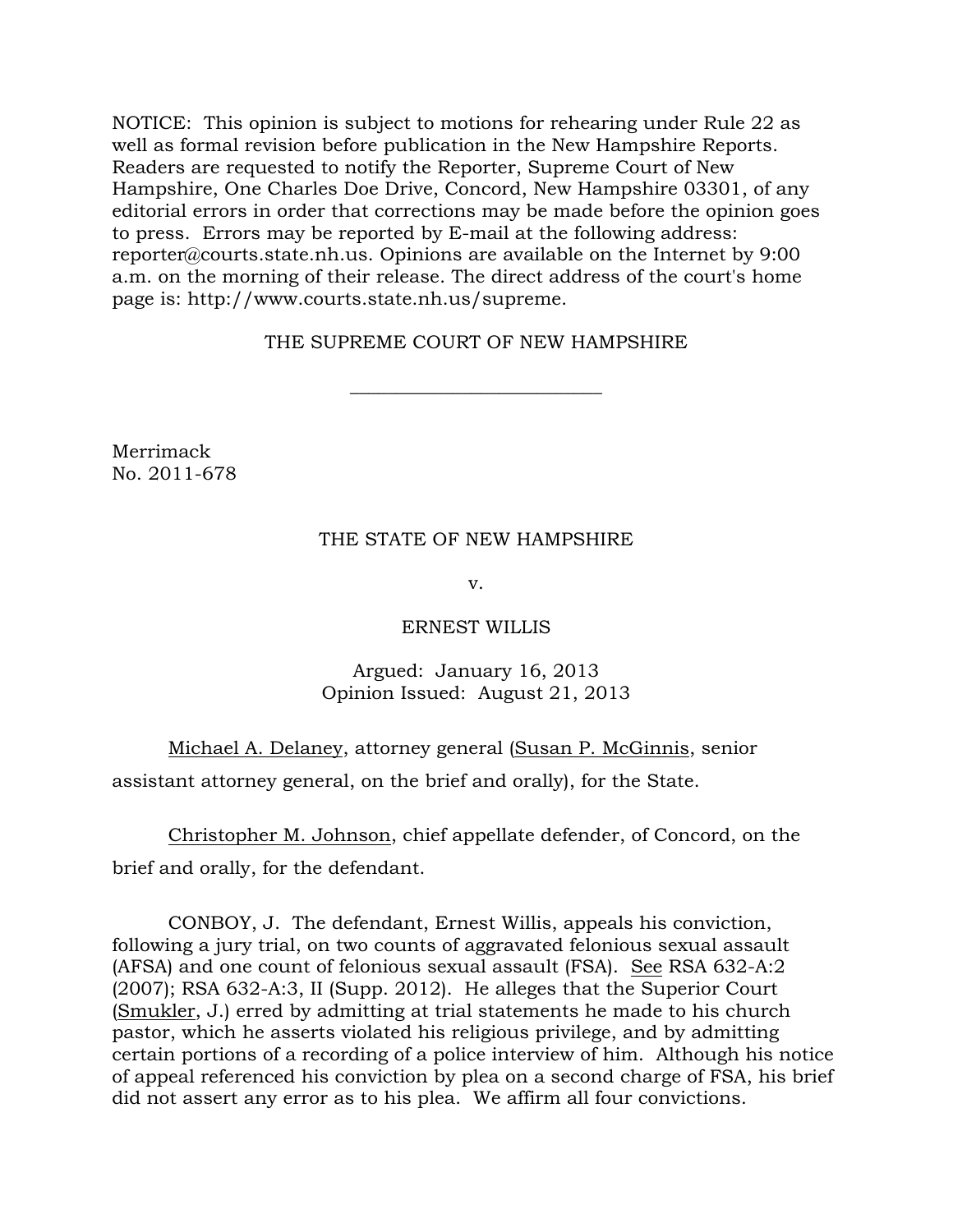The jury could have found the following facts. In 1997, fifteen-year-old C.A. and the defendant, then thirty-nine years old, both attended the Trinity Baptist Church in Concord (the Church). C.A. became close to the defendant and his family through their active attendance at the Church, and babysat for them on occasion. When C.A. approached driving age, the defendant gave her driving lessons. During one of these lessons, the defendant and C.A. had sexual contact for the first time. About one month later, they had sexual intercourse at C.A.'s home.

 On October 7, 1997, C.A., appearing "extremely upset," confided to a trusted neighbor (and a member of the Church) that she was pregnant. The Church's pastor, Charles Phelps, and C.A.'s mother were notified. Phelps and his wife, Linda, met with C.A. and her mother that night, and C.A. reported that the defendant was the father of the child. The next day, Phelps met privately with the defendant, who acknowledged his relationship with C.A. Phelps reported this information to the police, after informing the defendant that he would do so, and reported it to the New Hampshire Division for Children, Youth and Families (DCYF) as well. Phelps and Linda met later that evening with the defendant and his wife.

 For reasons disputed at trial, the police investigation stalled in 1997. It was reopened in 2010, when Detective Chris DeAngelis learned of the 1997 events and telephoned C.A. to investigate. He continued his investigation by speaking with Phelps, as well as the current pastor and Church members. In May 2010, he and Detective Sean Ford conducted an audio-recorded interview with the defendant.

 The defendant was indicted on two sets of charges: one set included charges that intercourse had occurred in the defendant's car (car indictments); the other set included charges that intercourse had occurred in C.A.'s home (home indictments). The home indictments included an AFSA count alleging that he "overcame the victim through the actual application of physical force and/or superior physical strength." See RSA 632-A:2, I(a). Both sets of charges included an AFSA count alleging that C.A. "indicated by speech and/or conduct that she did not freely consent to the performance of the sexual act." See RSA 632-A:2, I(m). Both sets of charges also included an FSA count alleging statutory rape. See RSA 632-A:3, II. Prior to trial, the defendant pleaded guilty to the FSA count alleging statutory rape in the home.

 To decide the remaining counts, the jury had to resolve two questions: (1) whether the sexual contact was consensual or forced; and (2) whether the contact involved only one instance of intercourse, as the defendant claimed, or two, as the State claimed. The evidence included the audio-recorded police interview of the defendant, partially redacted at the defendant's request, and Phelps's testimony.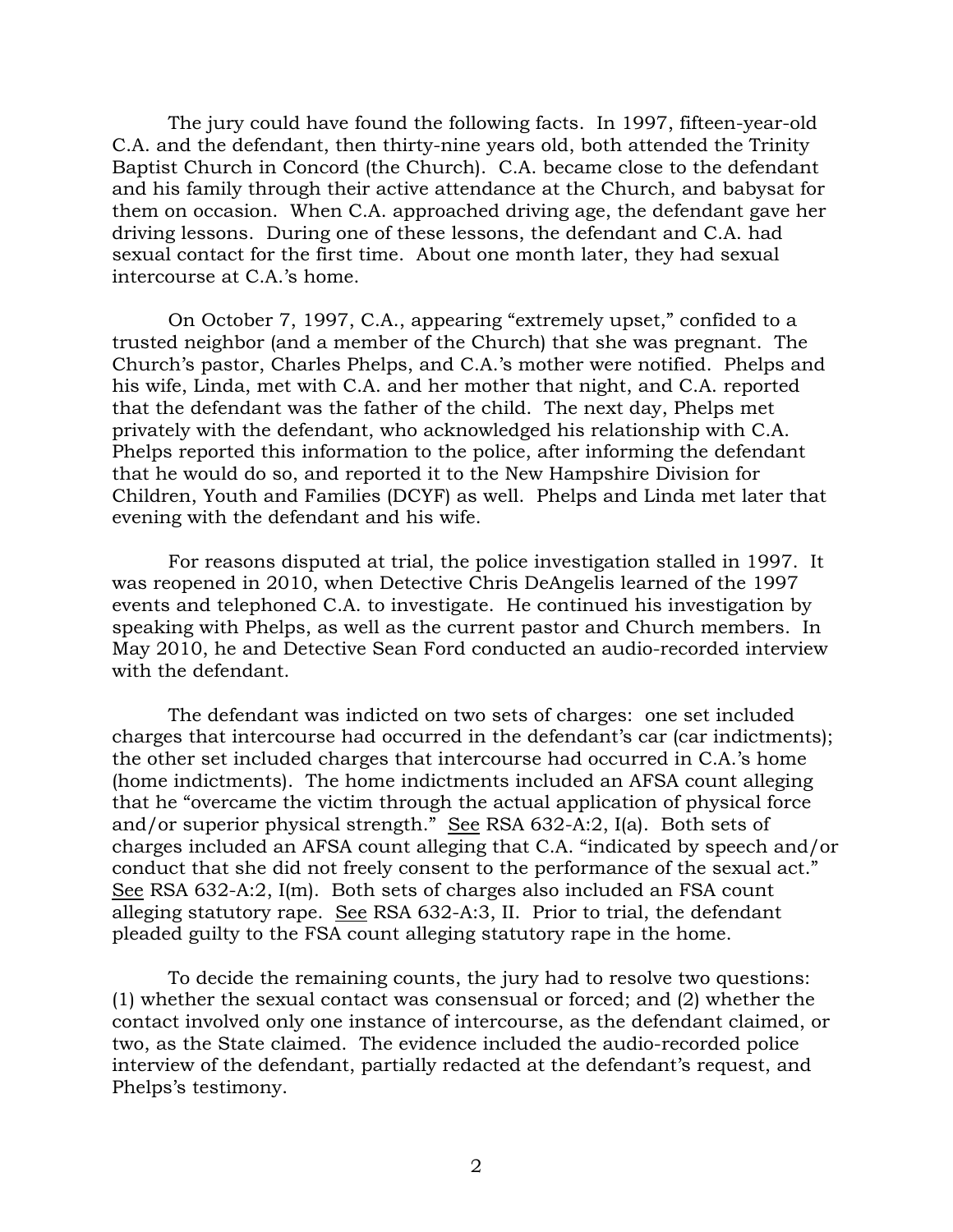#### I. Religious Privilege

 The defendant first argues that the court erred by denying his motion to preclude the testimony of his pastor, Phelps, about two conversations. One conversation was solely between the defendant and Phelps, during which the defendant told Phelps that he had been sexually involved with C.A. on two occasions (the "twice" statement). The other conversation included the defendant's wife and Phelps's wife, during which the defendant described his role in his relationship with C.A. as that of the "aggressor" (the "aggressor" statement). Before trial, following argument and voir dire of Phelps, the trial court ruled that the religious privilege under New Hampshire Rule of Evidence 505 did not protect either statement and denied the defendant's motion in limine to exclude them.

 Following the defendant's conviction, the trial court issued a written order explaining its denial of the defendant's motion in limine. The trial court found that the religious privilege did not apply because "the statements were neither 'confessions' nor made to Pastor Phelps in his 'professional character.'" As to the "aggressor" statement, the court found no privilege because it occurred in the presence of third parties. As to the "twice" statement, the trial court found no privilege because Phelps had initiated the conversation for the purpose of investigating "whether or not members of the church had broken any church rules." The court further found that, even if the statements had initially been privileged, the defendant waived the privilege during a subsequent interview with the police. See N.H. R. Ev. 510. Finally, the trial court observed that the religious privilege is a qualified one under New Hampshire Rule of Evidence 505, which may yield to countervailing considerations, such as that reflected by the disclosure requirement under the Child Protection Act. See RSA 169-C:29, :32 (2002). The court noted, however, that it "need not decide this issue."

 Generally, ascertaining the existence of a privilege, including the religious privilege, rests within the sound discretion of the trial court. N.H. R. Ev. 104(a); see State v. Pelletier, 149 N.H. 243, 247 (2003) (marital privilege); State v. Gordon, 141 N.H. 703, 705 (1997) (attorney-client privilege). We generally review such rulings for an unsustainable exercise of discretion, Desclos v. S. N.H. Med. Ctr., 153 N.H. 607, 610 (2006), and defer to the trial court's factual findings as long as they are supported by the evidence and are not erroneous as a matter of law. Franklin v. Callum, 146 N.H. 779, 781 (2001). However, we review questions of law – including the interpretation of a statute or rule of evidence – de novo. Lillie-Putz Trust v. Downeast Energy Corp., 160 N.H. 716, 721-22 (2010).

Our religious privilege is codified by statute and set forth in New Hampshire Rule of Evidence 505. The statute provides: "A priest, rabbi or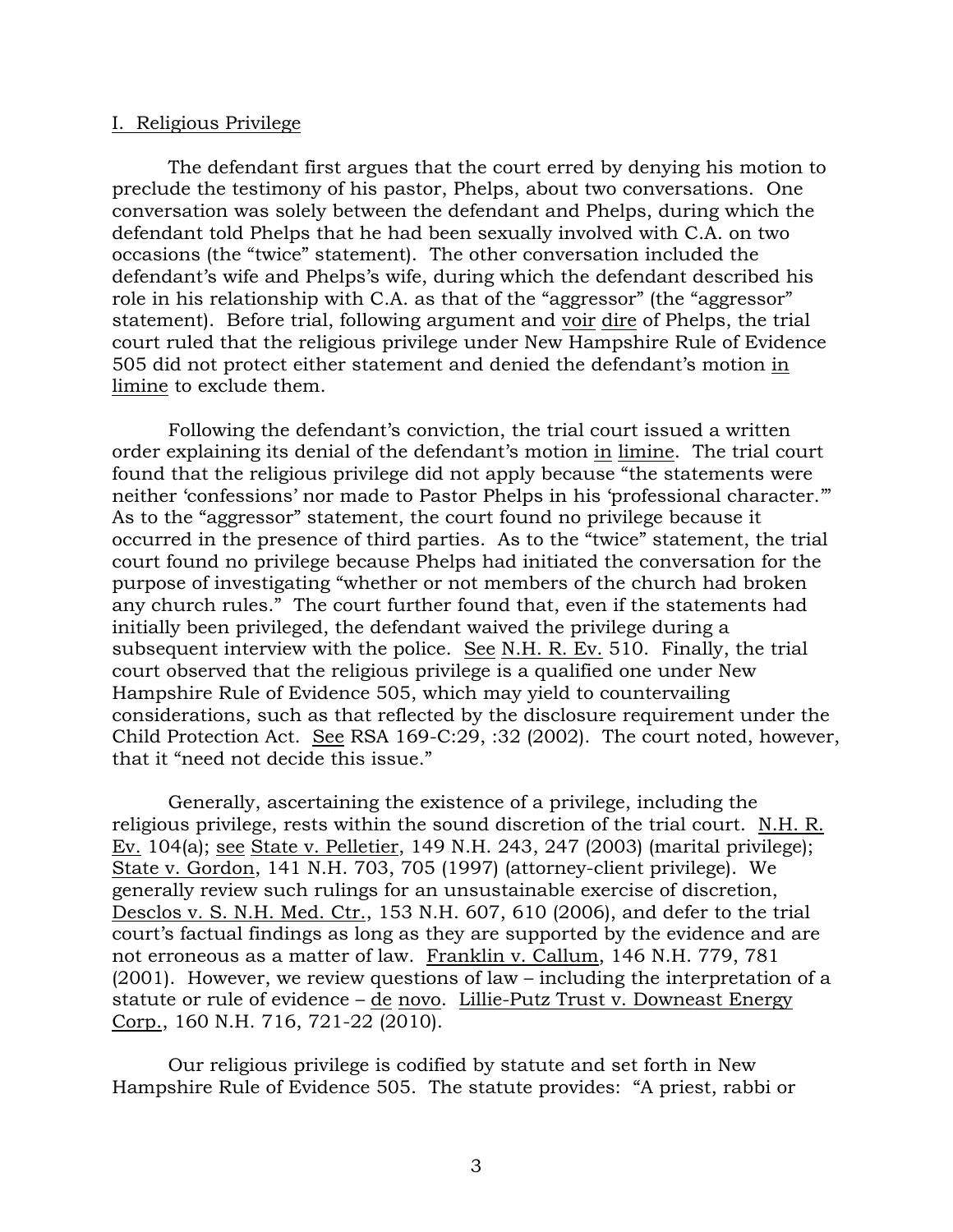ordained or licensed minister of any church or a duly accredited Christian Science practitioner shall not be required to disclose a confession or confidence made to him in his professional character as spiritual adviser, unless the person confessing or confiding waives the privilege." RSA 516:35 (2007). The language of Rule 505 is essentially the same.

 Because the religious privilege did not exist at common law, the protections conferred by the privilege are therefore based upon the statute and the rule of evidence adopting it. See Mitchell, Must Clergy Tell? Child Abuse Reporting Requirements Versus the Clergy Privilege and Free Exercise of Religion, 71 Minn. L. Rev. 723, 737 (1987) ("clergy privilege was not part of the common law . . . most American courts and commentators have announced that the privilege, if it exists, must rest on statute"); see also, e.g., Seidman v. Fishburne-Hudgins Educ. Foundation, Inc., 724 F.2d 413, 415 (4th Cir. 1984).

 "It is well settled that statutory privileges should be strictly construed." State v. Melvin, 132 N.H. 308, 310 (1989). When interpreting a rule of evidence, as with a statute, we will first look to the plain meaning of the words. State v. Holmes, 159 N.H. 173, 175 (2009). We are the final arbiter of the intent of the legislature as expressed in the words of a statute considered as a whole. DaimlerChrysler Corp. v. Victoria, 153 N.H. 664, 666 (2006).

#### A. "Aggressor" statement

We first consider whether the privilege applied to the "aggressor" statement. Relying upon Melvin, the trial court found that it did not because the statement was made in the presence of the defendant's wife and Phelps's wife. Melvin, 132 N.H. at 310. We agree that the privilege did not apply because of the presence of Phelps's wife, whom the trial court found to be an "'extraneous' third party."

 In Melvin, we noted that "[g]enerally, the presence of an 'extraneous' third party during a privileged conversation operates to destroy the privilege." Melvin, 132 N.H. at 310; see also, e.g., State v. West, 345 S.E.2d 186, 189 (N.C. 1986) (communication made in presence of minister's wife not confidential). We rejected the defendant's argument that the presence of the clergyman's wife did not invalidate the privilege because the privilege applied to communications made in the presence of an assistant to the clergyperson. Melvin, 132 N.H. at 309-10. We contrasted our religious privilege, which does not protect communications to clergy assistants, with the privileges granted by New Hampshire Rules of Evidence 502 and 503, which provide that the privileges applicable to communications to an attorney, physician, psychologist, or certified pastoral counselor are also applicable to communications to persons assisting or working under the supervision of the attorney, physician, psychologist or certified pastoral counselor. See Melvin,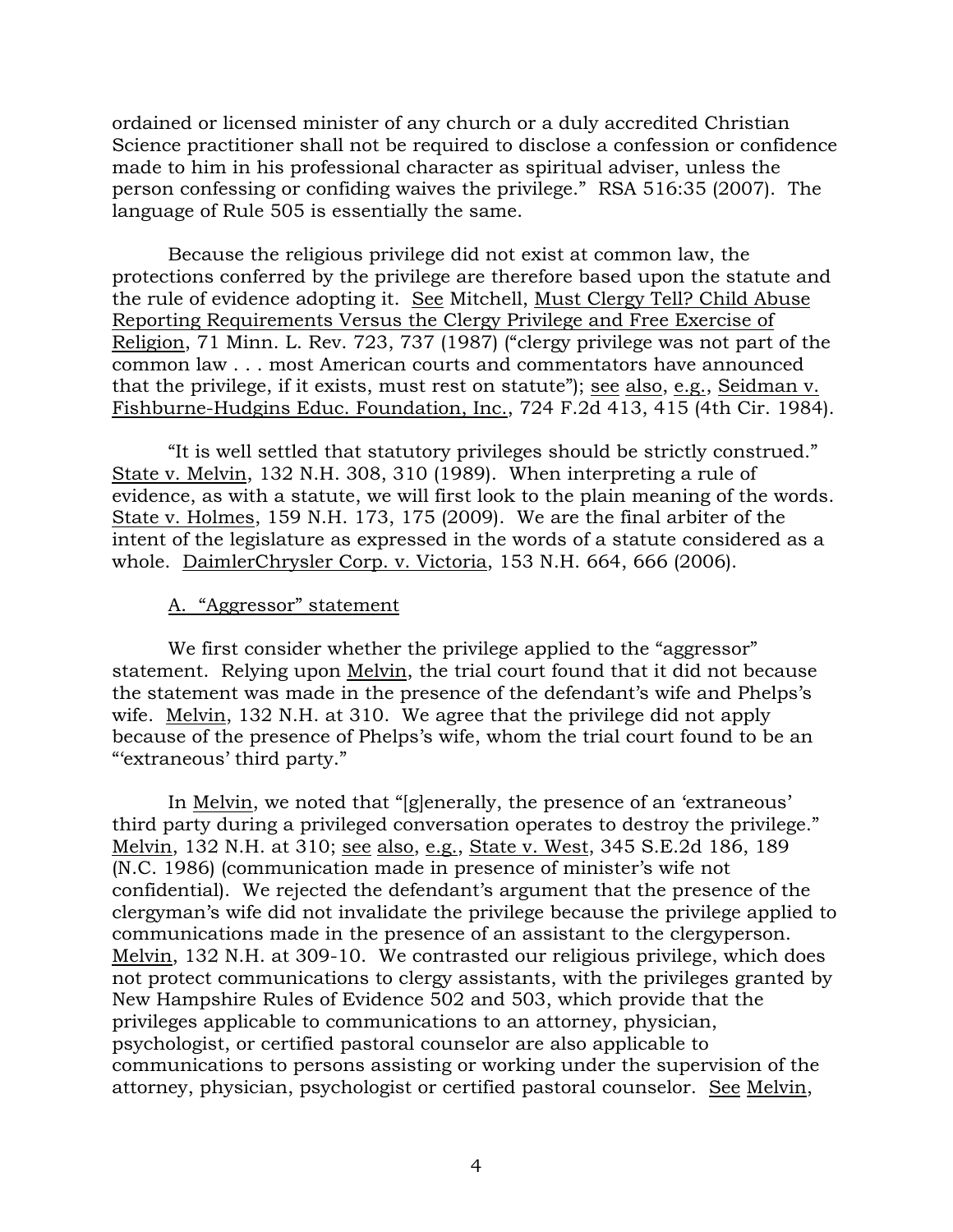132 N.H. at 310; N.H. R. Ev. 502, 503. We noted that "[t]he absence of such a provision in the express language of the religious privilege of Rule 505 thus becomes even more conspicuous," Melvin, 132 N.H. at 310, and that "[i]f this court in approving the rules had intended the coverage of the religious privilege to be as broad as that of the physician-patient and the attorney-client privileges, it could easily have provided for the presence of third party 'assistants' within the express language of Rule 505." Id. The defendant does not contend that Phelps was a certified pastoral counselor.

We are not persuaded by the defendant's attempt to distinguish Melvin on the grounds that Phelps's wife allegedly played a role in any spiritual counseling given by Phelps. The defendant relies upon State v. Martin, 975 P.2d 1020 (Wash. 1999), and In re Grand Jury Investigation, 918 F.2d 374 (3d Cir. 1990). In Martin, the court held that "the presence of a third person may vitiate the privilege unless that person is another member of the clergy or the person's presence is necessary for the communication." Martin, 975 P.2d at 1029. In In re Grand Jury Investigation, the court analogized the religious privilege to the attorney-client privilege and held that "the presence of third parties, if essential to and in furtherance of the communication, does not vitiate the clergy-communicant privilege." In re Grand Jury Investigation, 918 F.2d at 377. Even if we were to adopt the reasoning of these cases, however, the defendant has not cited any facts that demonstrate that Phelps's wife's presence was "necessary for the communication" or "essential to and in furtherance of the communication." We conclude that the trial court did not err in admitting the "aggressor" statement because it was not made in confidence. We therefore need not address the trial court's additional reasons for admitting the "aggressor" statement.

### B. "Twice" statement

 We next consider the admission of the "twice" statement, which the defendant made to Phelps alone. The trial court found that the religious privilege did not apply because the statement was "neither [a] 'confession[ ]' nor made to Pastor Phelps in his 'professional character.'" The trial court further found that, in any event, the defendant waived any privilege.

 We first note that the defendant does not appear to contest the trial court's finding that the defendant's statement was not a "confession." The defendant instead cites the Note of the Advisory Committee that drafted a similarly worded proposed Federal Rule of Evidence, which provides that

[t]he choice between a privilege narrowly restricted to doctrinally required confessions and a privilege broadly applicable to all confidential communications with a clergyman in his professional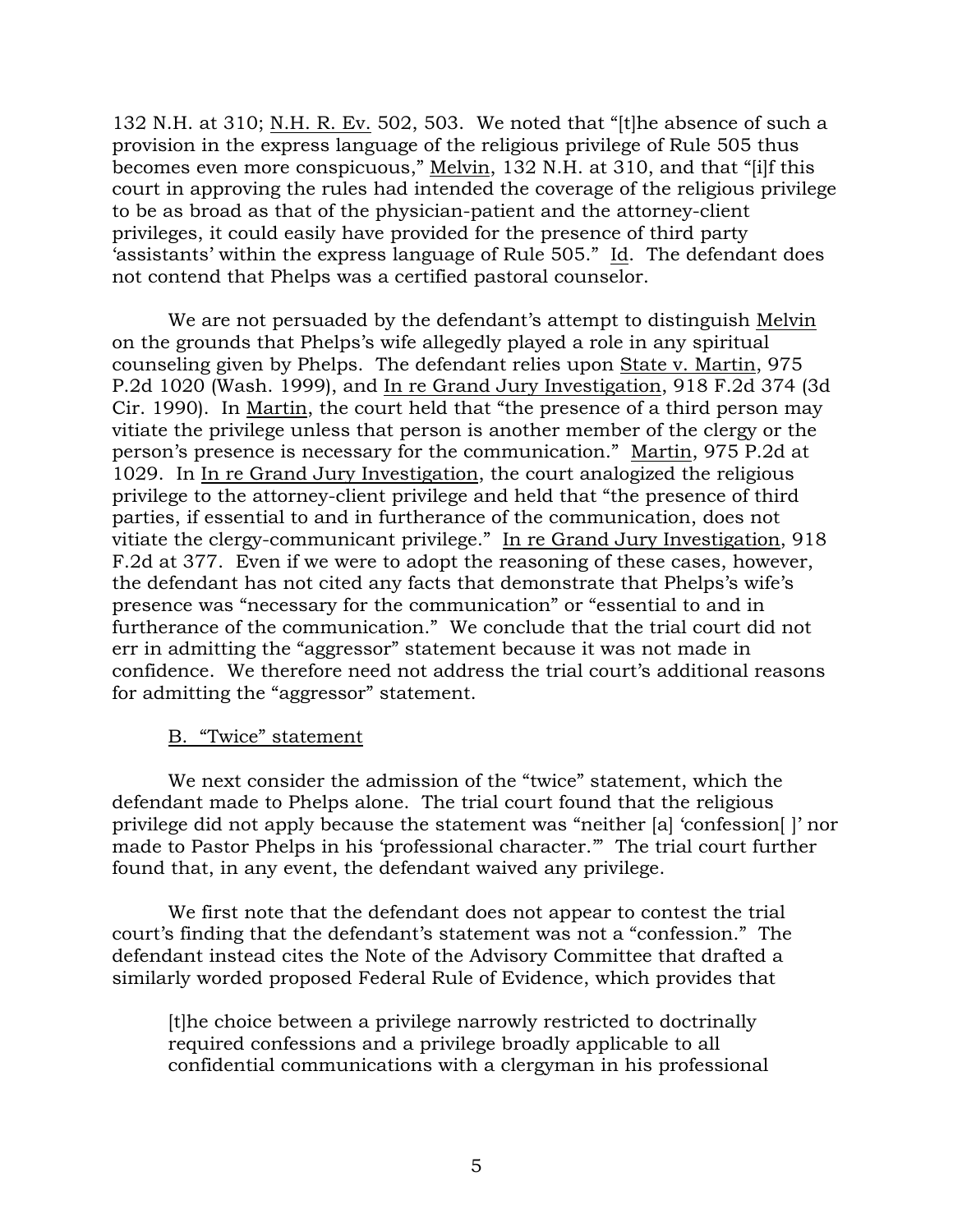character as spiritual adviser has been exercised in favor of the latter.

See Advisory Committee's Note to Proposed Fed. R. Ev. 506, 56 F.R.D. 183, 248 (1973). We agree: RSA 516:35 and Rule 505 explicitly protect both confessions and "confidence[s]" made to clergy in their professional character. We therefore understand the defendant's argument to be that, in accordance with the trial court's findings, the statement was a protected confidence, and not a "confession."

 The purpose of the religious privilege, as articulated by the United States Supreme Court, is the recognition of "the human need to disclose to a spiritual counselor, in total and absolute confidence, what are believed to be flawed acts or thoughts and to receive priestly consolation and guidance in return." Trammel v. United States, 445 U.S. 40, 51 (1980); see also Keenan v. Gigante, 390 N.E.2d 1151, 1154 (N.Y. 1979) (noting that ordinarily, "statutes bestowing an evidentiary privilege should be construed in furtherance of their policy to encourage uninhibited communication between persons standing in a relation of confidence and trust" (quotation omitted)). Thus, "the cleric-penitent privilege applies when, under the totality of the circumstances, an objectively reasonable penitent would believe that a communication was secret, that is, made in confidence to a cleric in the cleric's professional character or role as a spiritual advisor." State v. J.G., 990 A.2d 1122, 1124 (N.J. 2010); see also In re Grand Jury Investigation, 918 F.2d at 377 ("this privilege protects communications to a member of the clergy, in his or her spiritual or professional capacity, by persons who seek spiritual counseling and who reasonably expect that their words will be kept in confidence"); Nicholson v. Wittig, 832 S.W.2d 681, 685 (Tex. App. 1992) ("[T]he privilege attaches when a person makes a communication with a reasonable expectation of confidentiality to a member of the clergy acting in his or her professional or spiritual capacity." (emphasis added)). But see Magar v. State, 826 S.W.2d 221, 223 (Ark. 1992) (heavily weighing clergyperson's subjective belief as to purpose of conversation in analyzing applicability of religious privilege). We conclude, based upon this precedent and the wording of our statute, that whether a communication is a "confidence" within the meaning of the religious privilege depends upon the objectively reasonable expectations of the communicant, under the totality of the circumstances.

 Just as all fifty states have enacted statutes recognizing a religious privilege, so too has each state passed a statute requiring mandatory reporting of child abuse. 2 D. Greenwald et al., Testimonial Privileges § 6:14, at 6-50 to 6-51 (Trial Practice Series, 3d ed. 2005 & Supp. 2010). As one commentator has noted, however, New Hampshire is one of only six states to specifically abrogate the clergy communications privilege in its child abuse reporting statute, requiring a clergyperson to report child abuse regardless of the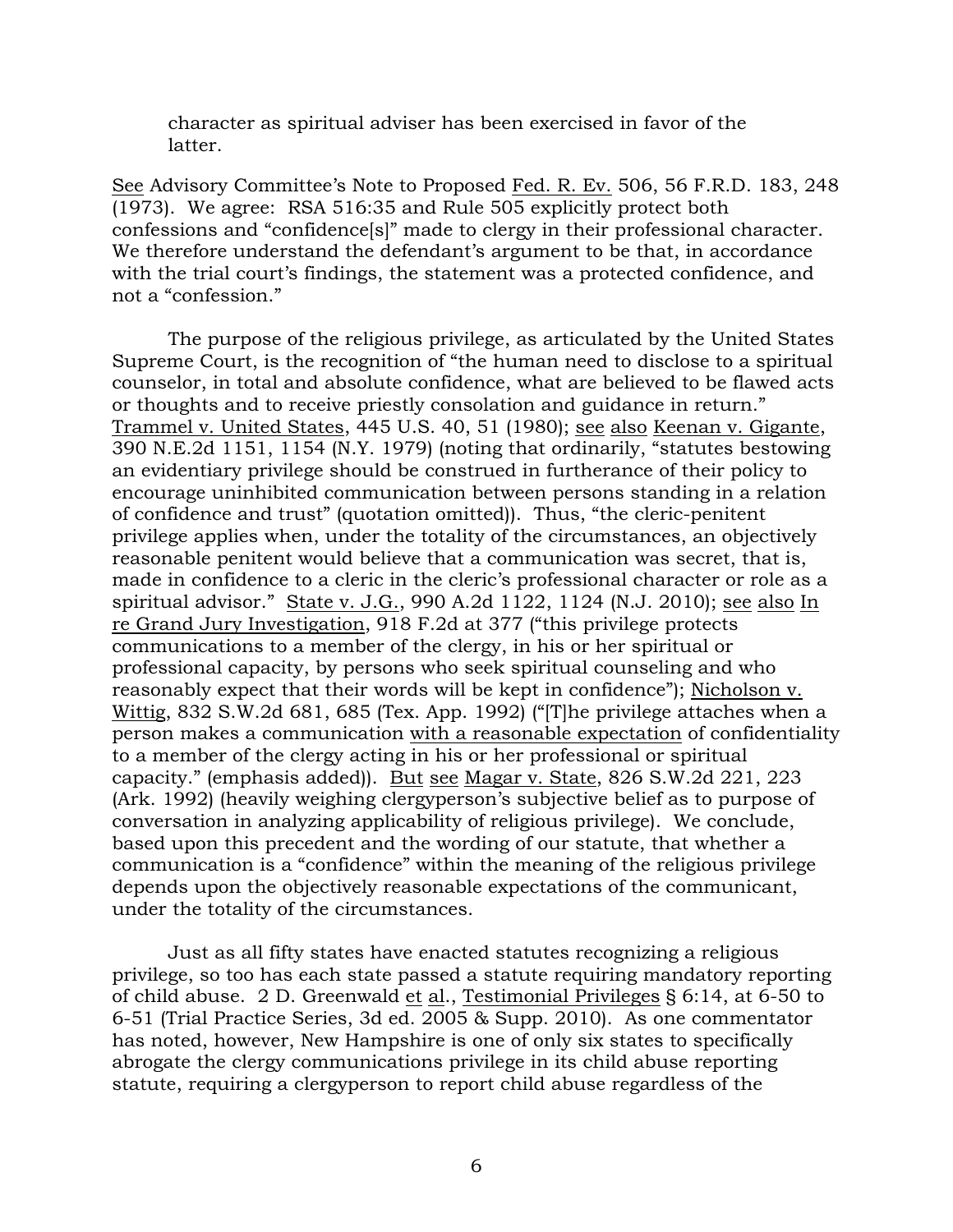possible application of the religious privilege. Greenwald, supra § 6:14, at 6- 52. Specifically, our Child Protection Act mandates: "Any . . . priest, minister, or rabbi . . . having reason to suspect that a child has been abused . . . shall report the same in accordance with this chapter." RSA 169-C:29. The required report

shall, if known, contain . . . the specific information indicating neglect or the nature and extent of the child's injuries (including any evidence of previous injuries), the identity of the person or persons suspected of being responsible for such neglect or abuse, and any other information that might be helpful in establishing neglect or abuse or that may be required by the department.

RSA 169-C:30 (2002) (emphasis added). The Act further provides: "The privileged quality of communication between husband and wife and any professional person and his patient or client, except that between attorney and client, shall not apply to proceedings instituted pursuant to this chapter and shall not constitute grounds for failure to report as required by this chapter." RSA 169-C:32. Because our law provides that any statement to a clergyperson that might be helpful in establishing child abuse is not protected by the privilege, a communicant cannot have an objectively reasonable expectation that such a statement will remain confidential. "It is elementary, as well as indispensable to the orderly administration of justice, that every man is presumed to know the laws of the country in which he dwells." State v. Stratton, 132 N.H. 451, 457 (1989) (quotation omitted).

 Because the defendant's statement indicating child abuse cannot be a "confidence" to which the religious privilege applies, the trial court did not err in admitting the "twice" statement. Having reached this conclusion, we need not address the question of whether the statement was made to Phelps in his professional character as spiritual adviser, or the question of whether the defendant waived any privilege. Neither need we decide whether, under our statute and rule, a clergyperson is a holder of the privilege who may assert or waive it.

# II. Police Interview

 Before trial, the defense moved in limine to preclude introduction of the May 2010 audio-recorded police interview of the defendant, arguing that it contained both hearsay and the opinions of the interrogating officers as to the credibility or truthfulness of the defendant and of C.A. Following a hearing and supplemental briefing from both parties, the trial court redacted portions of the recording containing statements of the interrogating officers that "were uttered as an opinion on credibility without a contextual purpose or without the result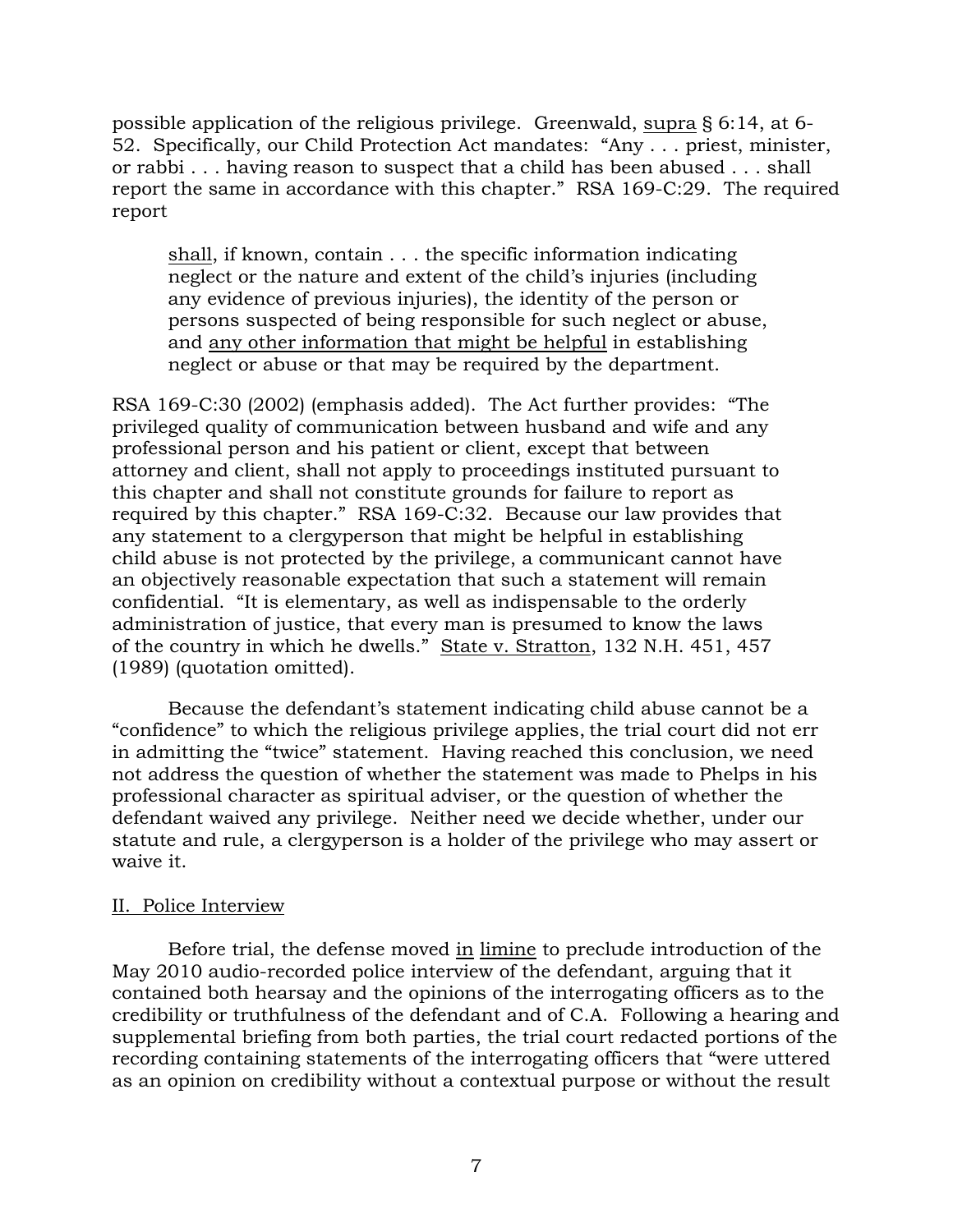of eliciting a relevant response from the defendant." It otherwise denied the defendant's motion. Further redaction took place by mutual agreement. After the State played the redacted recording at trial, the court gave a limiting instruction at the defendant's request, informing the jury that "the question part of the tape that you have just heard is only being admitted for the purpose of . . . context, what elicited a particular response of the Defendant," and not for the truth of any assertions contained within the officers' questions.

 The defendant argues that several statements should have been excluded under New Hampshire Rule of Evidence 403 because their probative value was substantially outweighed by the danger of unfair prejudice. The challenged statements fall into two categories: statements in which the interrogating officers expressed their view that C.A. had no motive to lie, thus allegedly implying that she was not lying; and statements in which the officers described a 1997 DCYF report, purportedly based upon information provided by an anonymous confidante of C.A., in which the confidante described the sexual contact between the defendant and C.A. as forcible.

 Under Rule 403, relevant "evidence may be excluded if its probative value is substantially outweighed by the danger of unfair prejudice, confusion of the issues, or misleading the jury, or by considerations of undue delay, waste of time, or needless presentation of cumulative evidence." "Evidence is unfairly prejudicial if its primary purpose or effect is to appeal to a jury's sympathies, arouse its sense of horror, provoke its instinct to punish, or trigger other mainsprings of human action that may cause a jury to base its decision on something other than the established propositions in the case." State v. Nightingale, 160 N.H. 569, 574 (2010). Unfair prejudice is not, of course, mere detriment to a defendant from the tendency of the evidence to prove guilt, in which sense all evidence offered by the prosecution is meant to be prejudicial. Id. "Rather, the prejudice required to predicate reversible error is an undue tendency to induce a decision against the defendant on some improper basis, commonly one that is emotionally charged." Id.

Among the factors we consider in weighing the evidence are: (1) whether the evidence would have a great emotional impact upon a jury; (2) its potential for appealing to a juror's sense of resentment or outrage; and (3) the extent to which the issue upon which it is offered is established by other evidence, stipulation or inference.

Id. at 574-75. "The trial court is in the best position to gauge the prejudicial impact of particular testimony, and what steps, if any, are necessary to remedy that prejudice." Id. at 575 (quotation omitted). Thus, we give the trial court broad latitude when ruling on the admissibility of potentially unfairly prejudicial evidence, and we will not disturb the trial court's decision absent an unsustainable exercise of discretion. See id. "To show that the trial court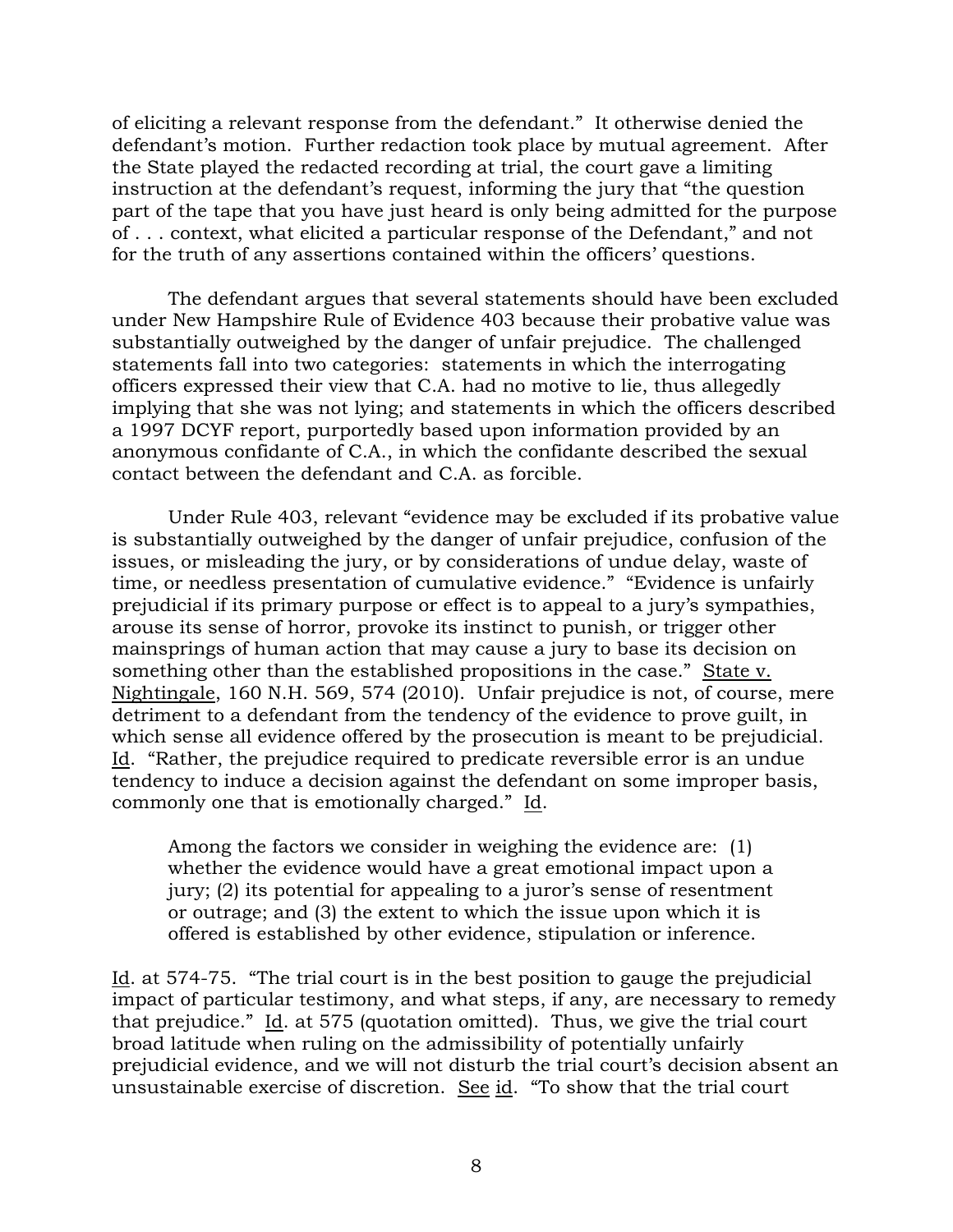exercised unsustainable discretion, the defendant must show that the ruling was clearly untenable or unreasonable to the prejudice of his case." State v. Jordan, 148 N.H. 115, 117 (2002).

#### A. "Motive to lie" statements

 We first consider the interrogating officers' statements during the interview concerning C.A.'s motive to lie. We note that, in the trial context, we have adopted a "broad prohibition on questions requiring a witness to comment upon the credibility of other witnesses." State v. Lopez, 156 N.H. 416, 424 (2007) (rejecting a case-by-case approach in favor of a broad prohibition). "We reasoned that such questioning interferes with the jury's obligation to determine the credibility of witnesses, and is not probative in that it requires a witness to testify to things outside of her or his knowledge." State v. Parker, 160 N.H. 203, 213 (2010) (quotation omitted). We have not previously addressed the admissibility of police officers' statements during an interrogation bearing on witness credibility. Several other jurisdictions, however, have examined the issue or a variant thereof. See, e.g., Dubria v. Smith, 224 F.3d 995, 1000-03 (9th Cir. 2000) (en banc); State v. Boggs, 185 P.3d 111, 119-21 (Ariz. 2008) (en banc); People v. Lopez, 129 P.3d 1061, 1065- 67 (Colo. App. 2005); State v. Cordova, 51 P.3d 449, 453-57 (Idaho Ct. App. 2002); State v. Elnicki, 105 P.3d 1222, 1225-30 (Kan. 2005); Lanham v. Com., 171 S.W.3d 14, 23-28 (Ky. 2005); State v. O'Brien, 857 S.W.2d 212, 221-22 (Mo. 1993) (en banc); Com. v. Kitchen, 730 A.2d 513, 521-22 (Pa. Super. Ct. 1999); State v. Demery, 30 P.3d 1278, 1281-85 (Wash. 2001) (en banc); State v. Curtiss, 250 P.3d 496, 508 (Wash. Ct. App. 2011); State v. Sweet, 234 P.3d 1193, 1202-06 (Wyo. 2010).

 It is not clear to what extent there exists a majority view on the issue of the admissibility at trial of statements, previously recorded during police interrogation, relating to witness credibility. Compare Lanham, 171 S.W.3d at 26-27 (stating, "[t]hough various courts across the country have addressed this issue, it is quite difficult to synthesize a majority rule, especially given that the evidentiary rules in these various states differ significantly," but noting that "even the courts that have recognized introduction of this type of evidence as error have been hesitant to consider such introduction alone to be reversible error"), with State v Castaneda, 715 S.E.2d 290, 294 (N.C. Ct. App 2011) ("The majority of appellate courts of other jurisdictions that have considered such statements have held them admissible based on the rationale that such 'accusations' by interrogators are an interrogation technique and are not made for the purpose of giving opinion testimony at trial."). Although these courts have not reached consensus, we agree with the defendant that three principles emerge from the cases: (1) an officer's statements communicating information or belief are not admissible to prove the truth of the matters stated; (2) there is a risk that a jury may use the officer's factual assertions for an improper,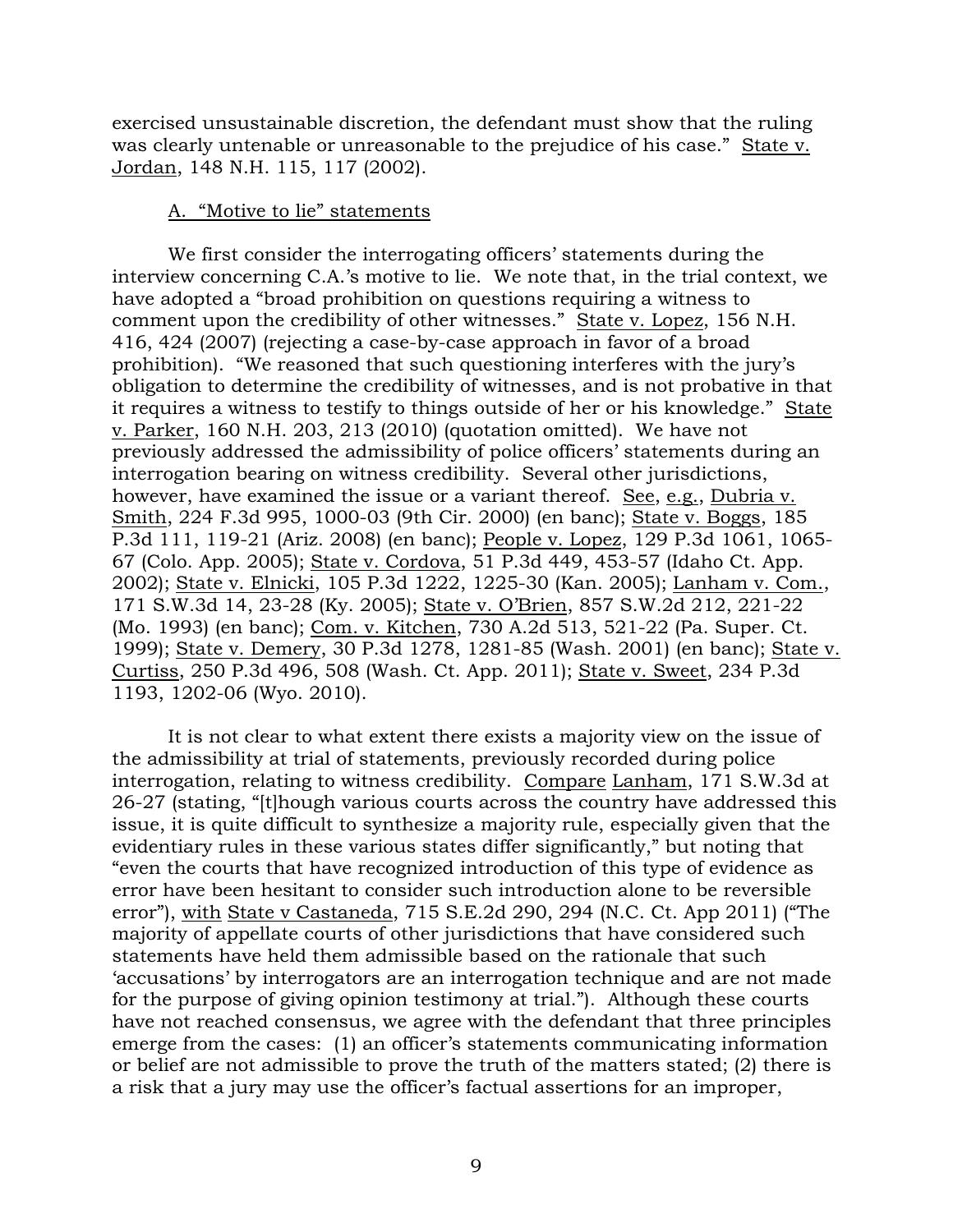substantive purpose, which risk may be reduced by a limiting instruction from the court; and (3) in some circumstances, the officer's statements provide necessary context without which the jury cannot appreciate the meaning of the suspect's answers, see, e.g., Cordova, 51 P.3d at 455. Further, "[a]lmost all of the courts that have considered the issue recognize that this form of questioning is a legitimate, effective interrogation tool. And because such comments are such an integral part of the interrogation, several courts have noted that they provide a necessary context for the defendant's responses." Lanham, 171 S.W.3d at 27; see also State v. Cassavaugh, 161 N.H. 90, 102-03 (2010) (finding police interview highly probative where "defendant's demeanor visibly changed when the conversation turned to the murders" and defendant made a possibly false exculpatory statement).

 We agree with the courts that have found that "there is a difference between an investigating officer giving an opinion as testimony before a jury, and an investigating officer giving an opinion during the interrogation of a suspect." Odeh v. State, 82 So. 3d 915, 920 (Fla. Dist. Ct. App. 2011), review denied, 81 So. 3d 415 (Fla. 2012); see also, e.g., State v. Zakaria, 730 N.W.2d 140, 147-48 (S.D. 2007). We recognize that some courts have disagreed and excluded interrogation statements, reasoning that they implicated the same concerns as a witness's trial testimony regarding the credibility of the defendant or another witness. See Elnicki, 105 P.3d at 1229 (holding that officer's statements in videotaped interrogation are inadmissible opinion evidence and noting that "context" for defendant's shifting stories could be shown in other ways); Kitchen, 730 A.2d at 521 (analogizing interviewer's statements regarding defendant's truthfulness to a prosecutor's inadmissible personal opinion as to defendant's guilt); State v. Jones, 68 P.3d 1153, 1155 (Wash. Ct. App. 2003) ("We find no meaningful difference between allowing an officer to testify directly that he does not believe the defendant and allowing the officer to testify that he told the defendant during questioning that he did not believe him."). We are persuaded, however, that "[b]y making such comments, the officer is not trying to convince anyone – not the defendant (who knows whether he or she is telling the truth), other officers, a prosecutor, or the jury – that the defendant was lying," Lanham, 171 S.W.3d at 27, but, rather, is engaging in "an interrogation technique aimed at showing the defendant that the officer recognizes the holes and contradictions in the defendant's story, thus urging him or her to tell the truth."  $\underline{Id}$ . Thus, we conclude that a recorded interview does not implicate the same concerns that underlie our prohibition against witness testimony at trial that opines upon the credibility of other witnesses. Cf. Lopez, 156 N.H. at 424. Nevertheless, we recognize that certain tactics, which may be permissible for purposes of interrogating a defendant, are not necessarily also admissible at trial for consideration by the jury. See Cordova, 51 P.3d at 455-56.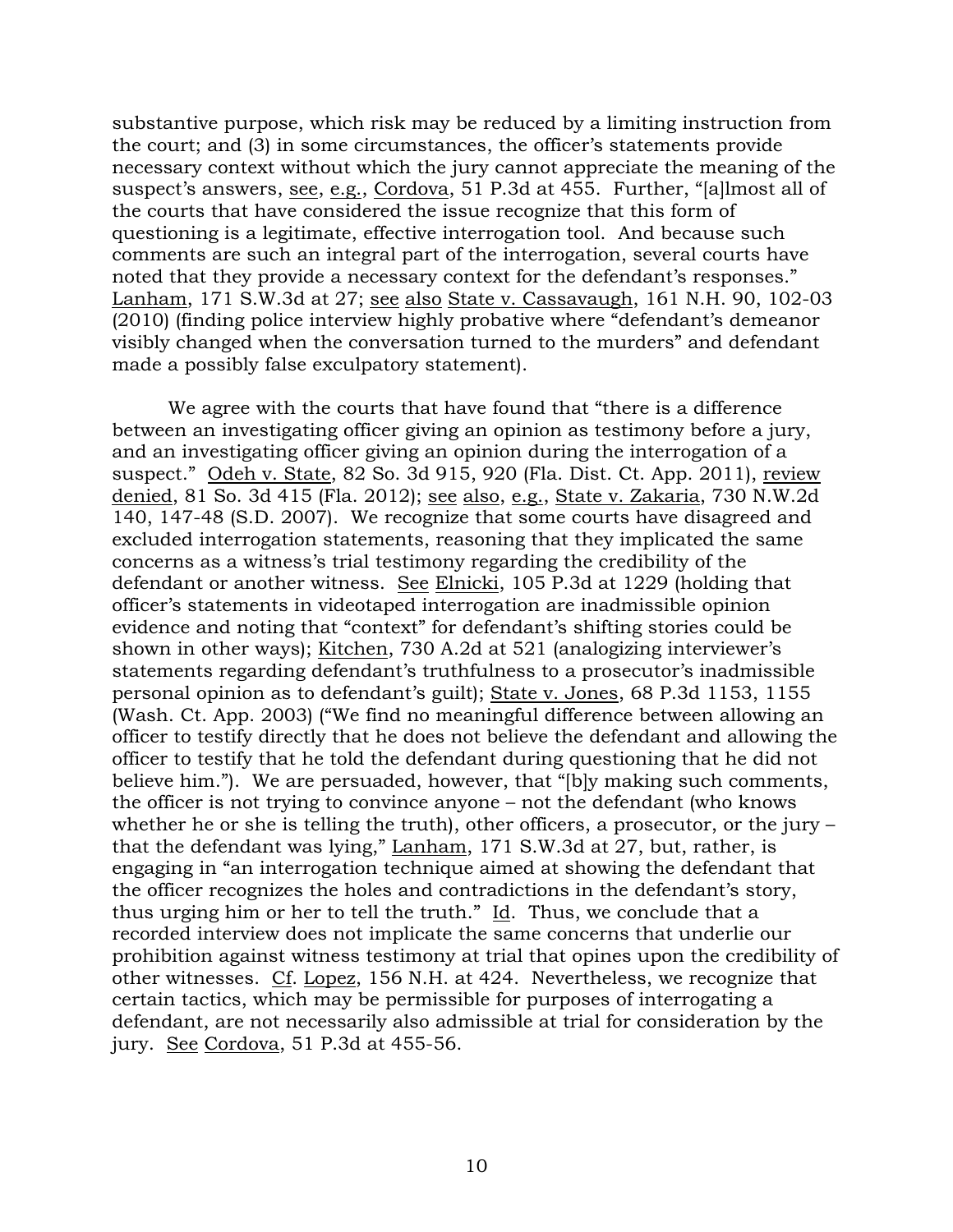We first consider the probative value of the officers' statements and questions about C.A.'s motive to lie. The trial court allowed the jury to hear the following exchanges:

Q [DeAngelis]: Ok, why would she lie?

A: I don't know. To get herself off the hook so wouldn't claim responsibility for any of this.

Q: For, for what?

. . . .

Q: I'm not, I guess you don't, do you understand I don't see the motivation for her to lie.

A: Well, as I stated earlier, I think it's to pass the, any of the responsibility of what would be due to her off of her, onto me.

Q: I could, I could see that. I could see that if she was fifteen, she's now an adult.

A: And then now, like I say it's been twelve years but as you say the memory once you think about something for a time will probably become clearer. So then you would be able to associate the events and be able to think clearly about what transpired. So and obviously she in order to continue with her story line, use the same story now that was used at that time.

Q: Ok.

A: Which is inaccurate and incorrect.

Q: Why, well, when I called her up out of the blue, when I located her and, and talked to her about this, what is her motivation, what stops her from just saying, no, you know, that was, that was a consensual relationship I got involved in.

A: OK, that's bringing responsibility back onto herself.

Q: Well, what's, what's going to happen to her though?

A: She might not know either.

At the time of these exchanges, the officers had already told the defendant that they had conflicting information, that the truth was "somewhere in the middle," and that they wanted to hear both sides of the story so they could "make the right assessment." During these exchanges, DeAngelis asked the defendant to explain why C.A. would be motivated to be untruthful about their relationship. His statements and questions also challenged the defendant's explanations in order to prompt the defendant to expand on, or retract, his explanations; they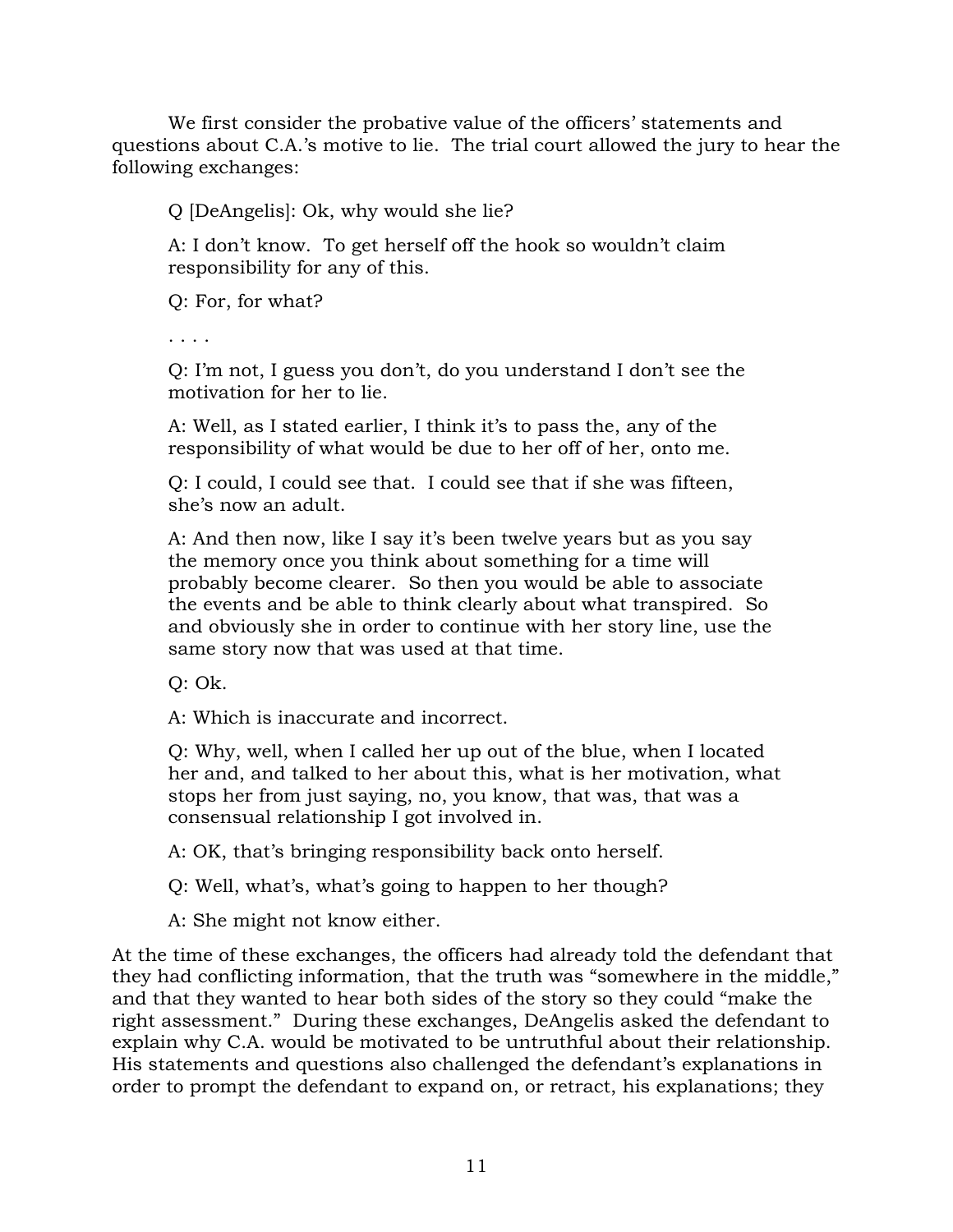did not express the officer's opinion of C.A.'s credibility. DeAngelis's questions and statements are, therefore, probative as context for the defendant's explanations of C.A.'s actions and her alleged bias.

 Next, we consider whether the danger of unfair prejudice to the defendant from admission of this evidence substantially outweighed its probative value. See Nightingale, 160 N.H. at 575. The risk of undue prejudice from such "reason to lie" questions is minimal: unlike an improper appeal to emotion, the inquiry into a witness's bias provides important and legitimate information for the fact finder to consider. See, e.g., United States v. Akitoye, 923 F.2d 221, 223-25 (1st Cir. 1991) ("Unlike a 'was-the-witness-lying' question," the question, "'Do you know of any reason why [the witness] would lie about you?'" "could appropriately have been allowed," because "such an inquiry does not call for an opinion, but for articulable facts" and witness bias is a legitimate ground for inquiry). Even Kitchen, a landmark case for the view that a jury should not hear an officer's "vouching" statements during a recorded interrogation, distinguishes between officers' inadmissible statements on credibility and questions as to motive that invite an answer. Kitchen, 730 A.2d at 522. We agree with the trial court's implicit finding that the officers' questions and statements to the defendant regarding C.A.'s credibility do not carry an "undue tendency to induce a decision against the defendant on some improper basis, commonly one that is emotionally charged." Nightingale, 160 N.H. at 574.

 Because the defendant has not established that the probative value of the challenged statements was "substantially outweighed by the danger of unfair prejudice," N.H. R. Ev. 403, he has not demonstrated that the trial court's admission of these exchanges was an unsustainable exercise of discretion.

# B. Anonymous DCYF report

 We next consider the probative value of the other challenged portions of the defendant's recorded interview, concerning the anonymously filed 1997 DCYF report. The defendant objects to the admission of two portions:

Q. (DEANGELIS) Ok. This is probably going to make it clear why, why we're having this conversation, why this is, you're having this conversation again or basically why this is being revisited again. There was two reports to DCYF back in '97. This is a second report. It's much longer. It does not come from the Pastor. And it alleges a different version of events of how the intercourse between you and [C.A.] happened. It alleges, and this is where it's important, I think, to make sure that we're all talking about the truth here, ok? This alleges physical force by you on [C.A.]. OK?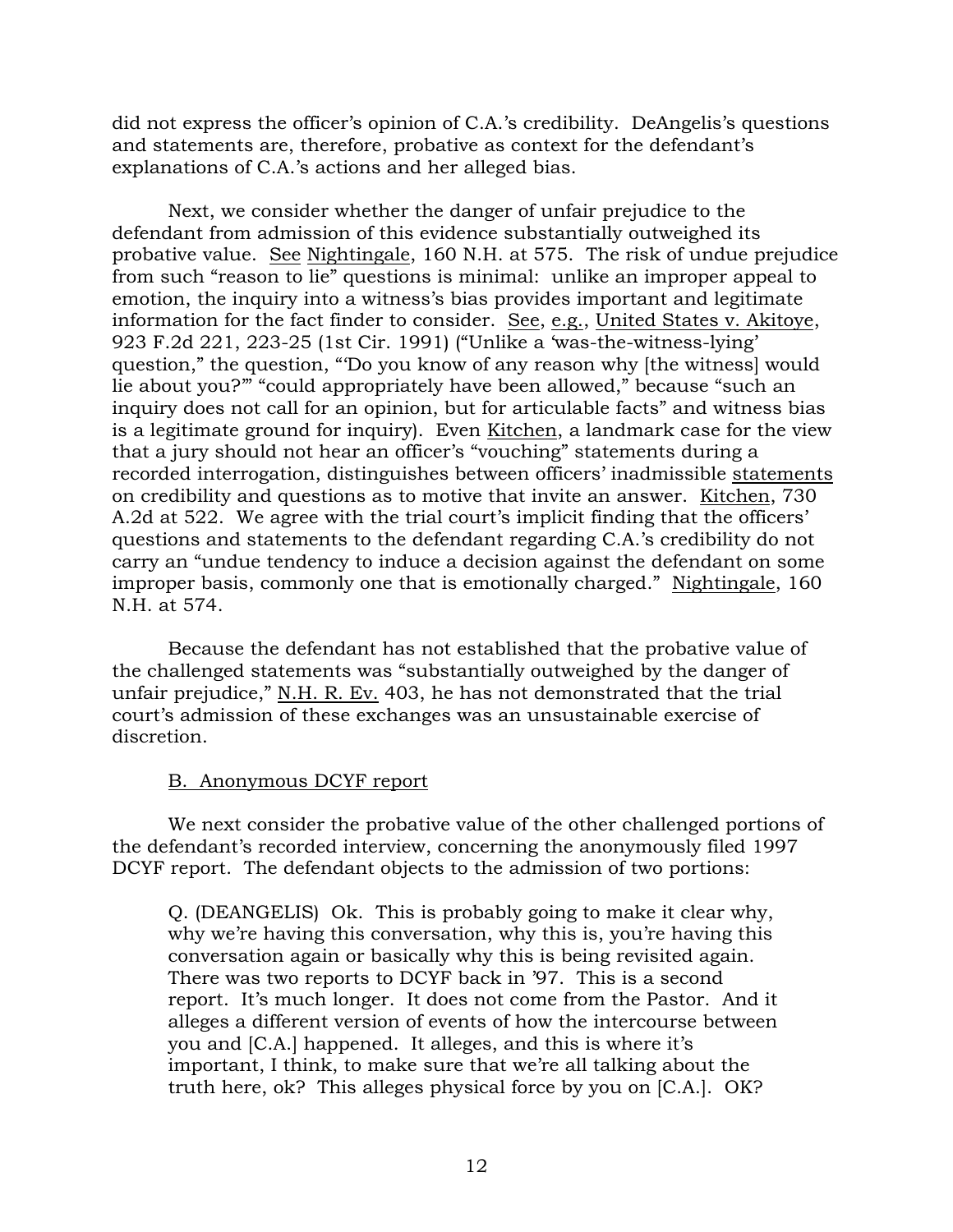She's alleging a rape not, not a statutory because people are not old enough, do you know what I'm saying? She's not old enough to consent. That's a statutory rape. This would be a forcible rape. And that is one of the main reasons why we have to, why we reached out to you because we have conflicting information. Ok? She is alleging that you, that there were two incidents. That you gave her driving lessons and on one of those occasions, you forced yourself upon her. You pulled her in the back seat and you had sex with her, by force, ok? The second incident happened at her mother's apartment. You came over, she says she let<sup>[]</sup> you in. You lock the door and you pushed her onto the couch. And you had sex with her against her will. Ok? That's what this report alleges. . . .

Later in the interview, the following exchange occurred:

A [the defendant]: But there was something produced in 1997?

Q: Yes, but it's not from her. It's from DCYF.

A: Ok, who (unintelligible) to DCYF?

Q: (FORD) The pastor.

Q: (DEANGELIS) The pastor on one, the second one is an anonymous party who indicates in her report that she's, by her indication and her report of who she is without giving her name, it's not [C.A.]. Ok? They got this information from somebody who [C.A.] talked to back then.

A: Right.

Q: Ok? Could be a family member. Could be a friend. Could be a neighbor.

A: So she's recalling what she gave for information back then?

Q: No, she's, she didn't have access to that, that DCYF report.

A: But she provided this information . . . .

Q: But gave me an independent report.

A: . . . to somebody?

Q: She's talked to people back then.

A: Right.

Q: She confided in people back in '97.

Other than these passages in the recording, the jury at trial heard nothing about the content of the anonymously filed DCYF report.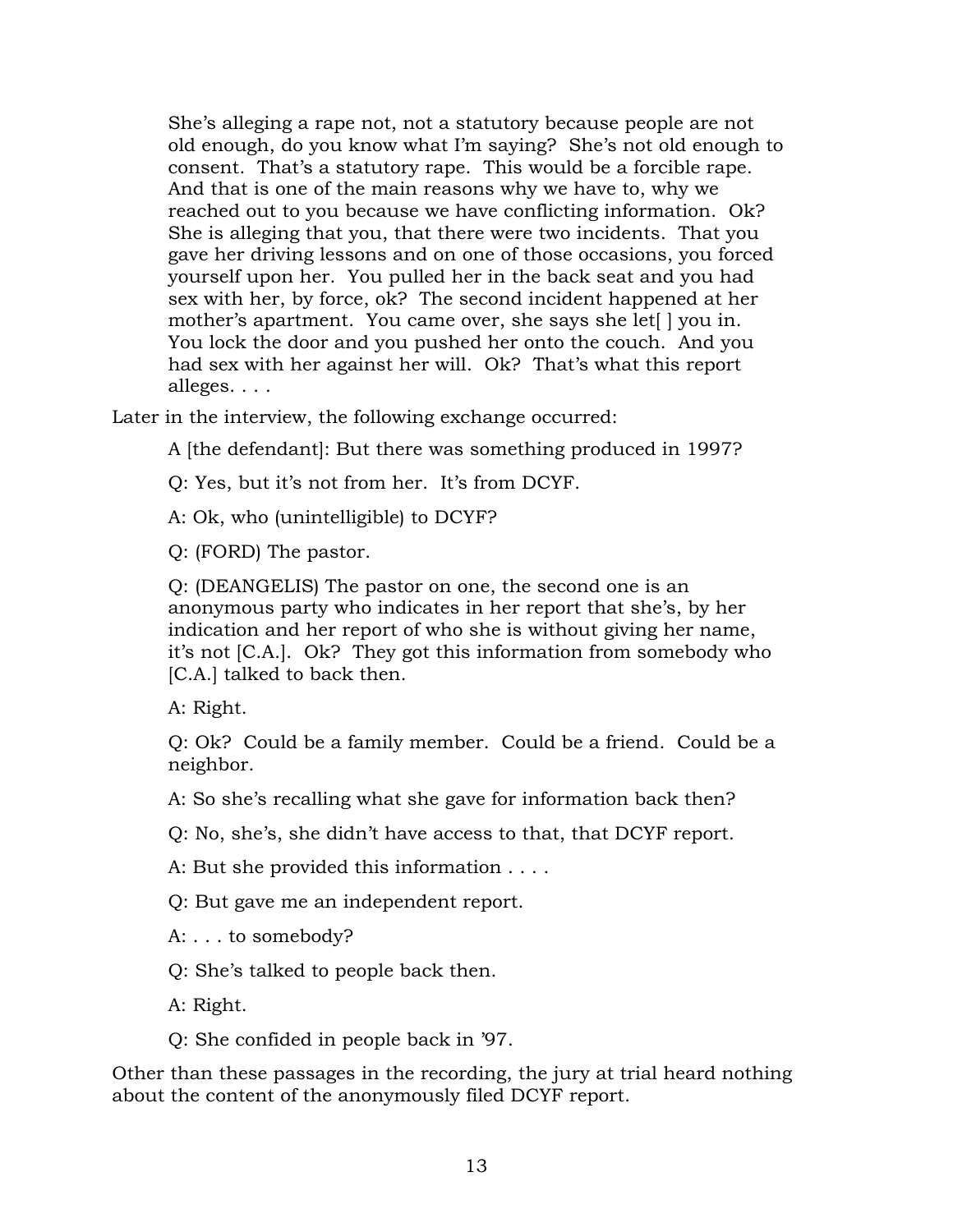The defendant argues that the officers' statements lack probative value because the reference to a 1997 DCYF report was not necessary for the jury to understand the nature of the alleged conduct – forcible rape – that the defendant denied. He argues that his denial related to C.A.'s allegations, rather than to any DCYF report, so statements about the DCYF report added little probative value to counter their significant prejudice. As to the second excerpt, the defendant also argues that it lacks probative value because the defendant's statements "reflect only [his] developing comprehension of the claimed existence of such a report," and do not respond to the allegations themselves or reveal anything useful about the defendant's consciousness of guilt.

 The prejudice the defendant alleges stems from the report's significance in resolving a dispute at the heart of the defense's case – that of C.A.'s credibility. The defendant argued that C.A. did not act in 1997 consistently with having been forcibly raped, as she testified at trial. One of the behaviors the defense argued was inconsistent with forcible rape was C.A.'s failure to disclose to anyone in 1997. According to the defendant, the DCYF report referred to by DeAngelis, purporting to establish that C.A. had indeed disclosed two incidents of forcible rape, consistent with her trial testimony, significantly bolstered C.A.'s credibility to his prejudice. Such prejudice was compounded, the defendant urges, by the fact that "the jury could have little doubt that the second report existed; DeAngelis's words implied that a copy of it was present in the interrogation room," and that the existence of such a report was the very reason the case had been reopened and the defendant reinterviewed. Citing State v. Yates, 152 N.H. 245 (2005), the defendant further argues that the limiting instruction was inadequate to purge the statements of their prejudicial effect.

 The State responds that the statements about the DCYF report provided context for the defendant's shifting accounts and lack of candor, which were probative of his consciousness of guilt. The State argues that rather than reflecting a "developing comprehension of the claimed existence of such a report," the defendant's responses show "that he was trying to figure out who C.A. had talked to in 1997, who had started talking about the incidents in 2010, and what that person had told the police about the incidents." The State points out that after learning of the anonymous DCYF report, the defendant asked whether the case had been reopened because someone had come forward and when, whether that person was a church member, whether that person was a good Samaritan, what the status of the case had been prior to that disclosure, and who had made the 1997 report to DCYF. The State characterizes the defendant's statements and questions as "trying to determine how much the police knew," and, therefore, probative of his guilt.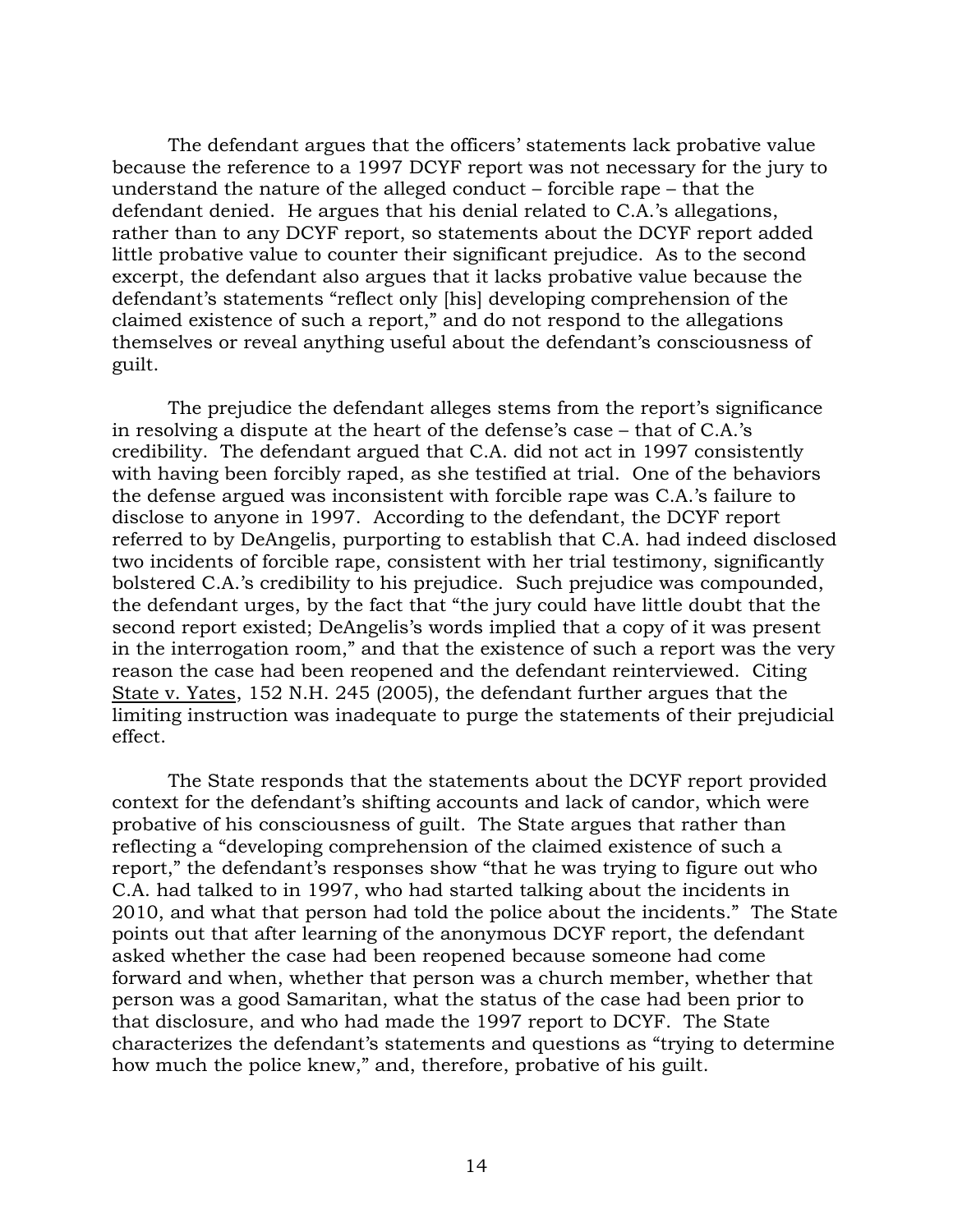Although the State argues in the alternative that C.A.'s statements contained in the DCYF report were substantively admissible pursuant to New Hampshire Rule of Evidence 801(d)(1)(B) and the specific contradiction doctrine, we decline to address this argument because the State did not raise it before the trial court. See State v. McLaughlin, 135 N.H. 669, 672 (1992).

 We agree with the State that the defendant's "inconsistent and evasive answers" constitute at least some "evidence of the defendant's consciousness of guilt." State v. Bean, 153 N.H. 380, 387 (2006). Thus, because DeAngelis's statements about the anonymous DCYF report provide context for these statements by the defendant, they have probative value. See Lanham, 171 S.W.3d at 27 ("We agree that such recorded statements by the police during an interrogation are a legitimate, even ordinary, interrogation technique, especially when a suspect's story shifts and changes. We also agree that retaining such comments in the version of the interrogation recording played for the jury is necessary to provide a context for the answers given by the suspect."); see also Dubria, 224 F.3d at 1001-02; Lopez, 129 P.3d at 1066; O'Brien, 857 S.W.2d at 221-22.

 We next consider whether the danger of unfair prejudice to the defendant from the limited admission of this evidence substantially outweighed its probative value. See Nightingale, 160 N.H. at 575. The distinctions between this case and the Ninth Circuit's analysis in Dubria illustrate the potentially prejudicial effect of submitting the statements about the DCYF report to the jury. See Dubria, 224 F.3d 995. In Dubria, the "tape and transcript show[ed] what the state appellate courts quite properly described as an 'unremarkable interview' . . . . There was nothing in [the detective's] statements that suggested evidence or theories of the case that were not presented at trial." Id. at 1001. The Ninth Circuit went on to note that, although the "testimony of law enforcement officers often carries an aura of special reliability and trustworthiness," the detective's "statements were questions in a pre-trial interview that gave context to [the defendant's] answers. They were not the types of statements that carry any special aura of reliability," and they therefore did not affect the fundamental fairness of the trial. Id. at 1001- 02 (quotation omitted; emphasis added). Here, DeAngelis's statements referring to the DCYF report did "suggest[ ] evidence . . . not presented at trial." Dubria, 224 F.3d at 1001. Our case is thus more akin to Cordova. See Cordova, 51 P.3d 449, 455. In that case, the Court of Appeals of Idaho held admissible officers' interrogation statements accusing the defendant of lying. Id. at 455. However, the court distinguished these interrogation techniques from the officers' statements that one of the officers was an "expert in deception detection." Id. The court concluded that these statements lent the officer an aura of special reliability and that they were not necessary to give context to Cordova's answers, and, therefore, they should have been redacted rather than shown to the jury. Id.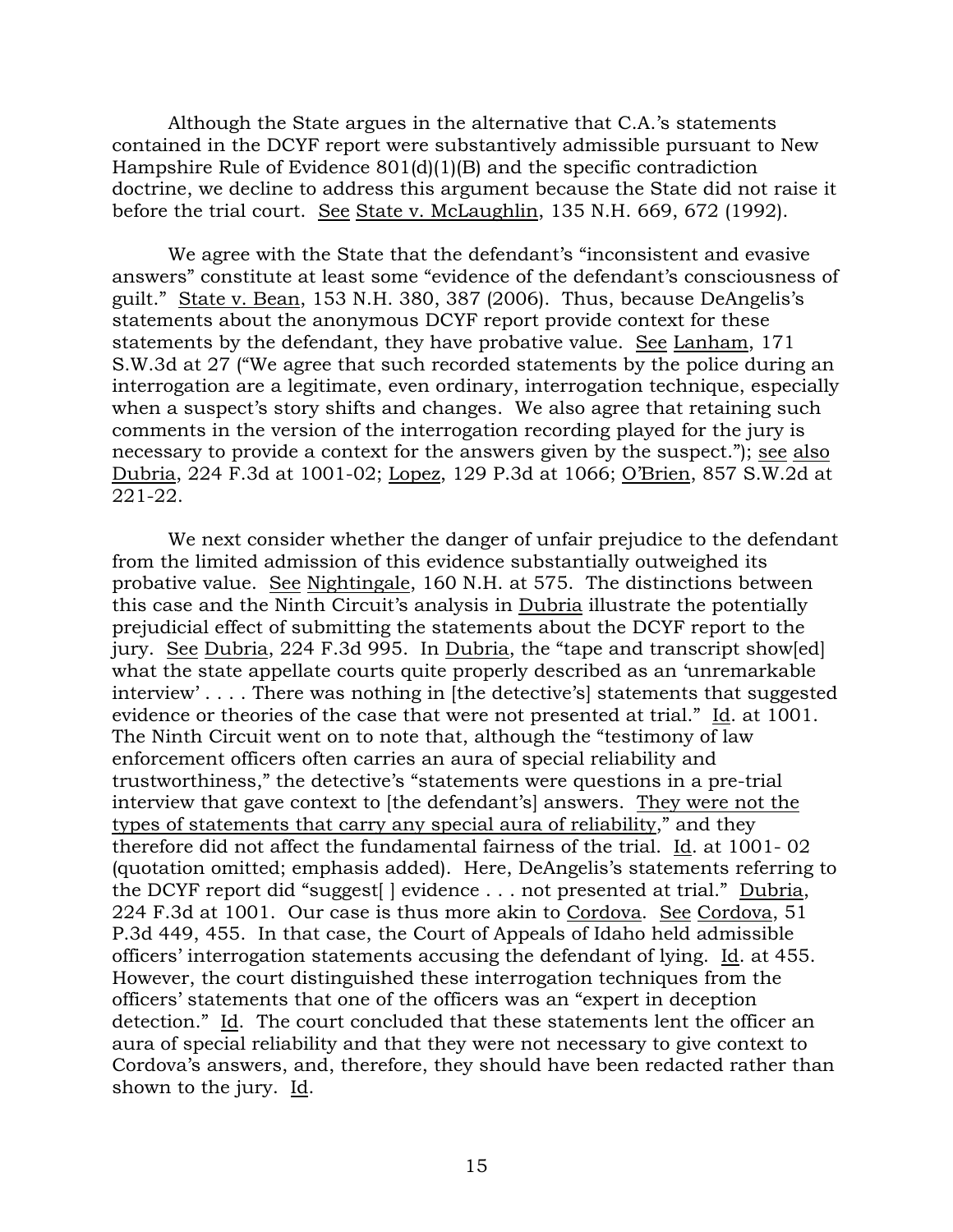We agree with the defendant that allowing the jury to hear the officers' statements about the anonymous DCYF report posed a danger of unfair prejudice. The ostensibly official report to which DeAngelis referred was not admitted at trial and was the reason DeAngelis gave the defendant for "why we're having this conversation . . . or basically why this is being revisited again." Thus, although DeAngelis's statements were not admitted for their truth, the statements specifically referring to the report, which was apparently in the interview room with the officers, carried a significant potential that the jury would understand them as evidence bolstering C.A.'s credibility. The statements therefore posed a substantial danger of unfair prejudice, and should not have been admitted.

 However, we find significant the Dubria court's ruling that "even if it was error to admit the tapes and transcripts without redacting [the detective's] statements, any error was cured by the judge's two cautionary instructions." Id. at 1002; cf. Cordova, 51 P.3d at 456 ("[h]aving concluded that the second officer's comments that he is an expert in deception detection were improperly admitted and that it was error for the district court to admit other officer comments without a limiting instruction," court nonetheless found admission of those comments amounted to harmless error); Lopez, 129 P.3d at 1066 (recognizing the potential for jury confusion and advising courts that minimizing "the subject of victim credibility and using a limiting instruction of a type suggested in Dubria . . . would alleviate any concern for potential unfair prejudice").

 Here, after the jury heard the redacted recording, the trial court gave the following instruction:

 In this interview, as in many interviews, in fact, as in the interrogation in the courtroom, there are questions. There are answers. You can consider the answers of the Defendant for whatever evidentiary value you want to use them for. In terms of the questions, there were statements made about what other people said. There were statements made about what the person asking the questions thought or believed. There were questions. There were all kinds of statements in those questions.

 And you are not to take those statements for the truth. There is no – we're not to take it for anything other than, it was a decision of the questioner to ask a question in a particular way to elicit a response from the Defendant. Whether the information in the question was accurate or not accurate, there's no way – you're not to take it for that and it's not being admitted for that.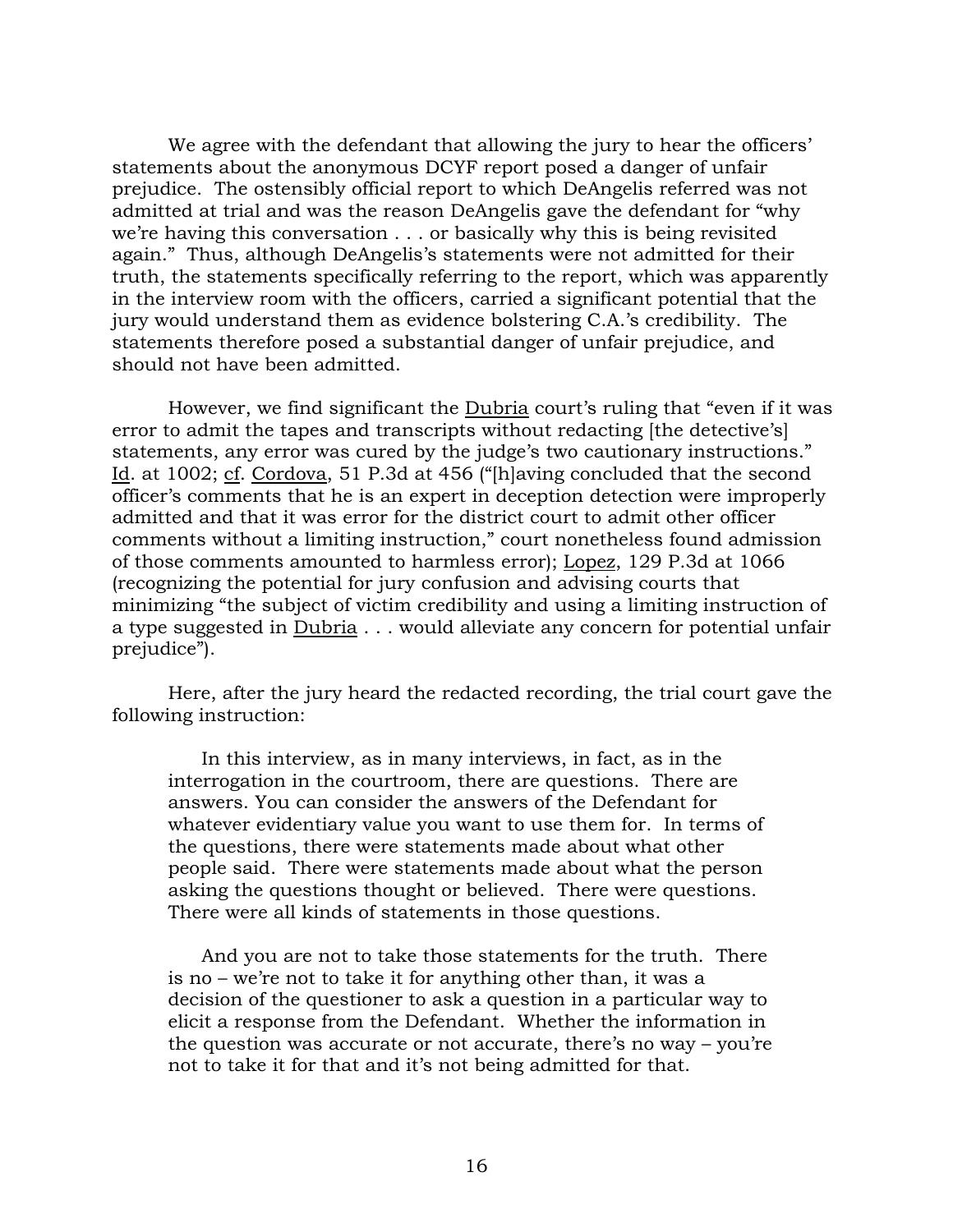So it's only – the question part of the tape that you have just heard is only being admitted for the purpose of you hearing the context, what elicited a particular response of the Defendant.

Further, in granting the jury's request to listen to the recording of the interview during deliberations, the trial court gave the following limiting instruction:

I remind you when you heard it in the courtroom I gave a limiting instruction. I just want to remind you of that limiting instruction at this time. You can take the questions solely for the purpose of being – of eliciting a response from the Defendant, but not for the truth; may or may not be true, but not for the truth of anything that's said in those questions, simply that they were a means by which the interviewer was seeking to elicit a response. You – in terms of the responses, of course, you can use them for any purpose you wish.

The court's instructions properly informed the jurors that they could not consider the officers' statements for their truth. These statements included any assertions about the anonymous DCYF report that was not admitted at trial. "Juries are presumed to follow instructions." Yates, 152 N.H. 252; see also Dubria, 224 F.3d at 1002 ("Ordinarily, a cautionary instruction is presumed to have cured prejudicial impact."); Curtiss, 250 P.3d at 508 ("Absent evidence that the jury was unfairly influenced, we presume that the jury followed the court's instructions."). Thus, although the statements about the DCYF report should not have been admitted, we conclude that the error was cured by the court's prompt and thorough instructions.

 We are not persuaded by the defendant's argument pursuant to Yates. He appears to argue that the jury instruction could not have cured the prejudice because to follow the instruction would have required the jury to disregard information "crucial to the resolution of the case." In Yates, we found that the trial court erred in allowing a jury to hear evidence that possessed minimal probative value and created potentially unfair prejudice to the defendant. Yates, 152 N.H. at 252-53. We found that two limiting instructions were inadequate to cure the prejudice because a jury that followed the instructions would find "nothing left on the tape for it to consider" except for cumulative evidence. Id. at 252. Here, in contrast, the redacted recording contained a wealth of evidence in the form of the defendant's statements and behavior that were not cumulative of other evidence and that were not unfairly prejudicial. Unlike in Yates, where the jury was told to disregard nearly all of the recorded material presented at trial, see id., here, "the jury had to simply do what it is asked to do all the time – consider the questions posed by Detective [DeAngelis] as mere questions and not as